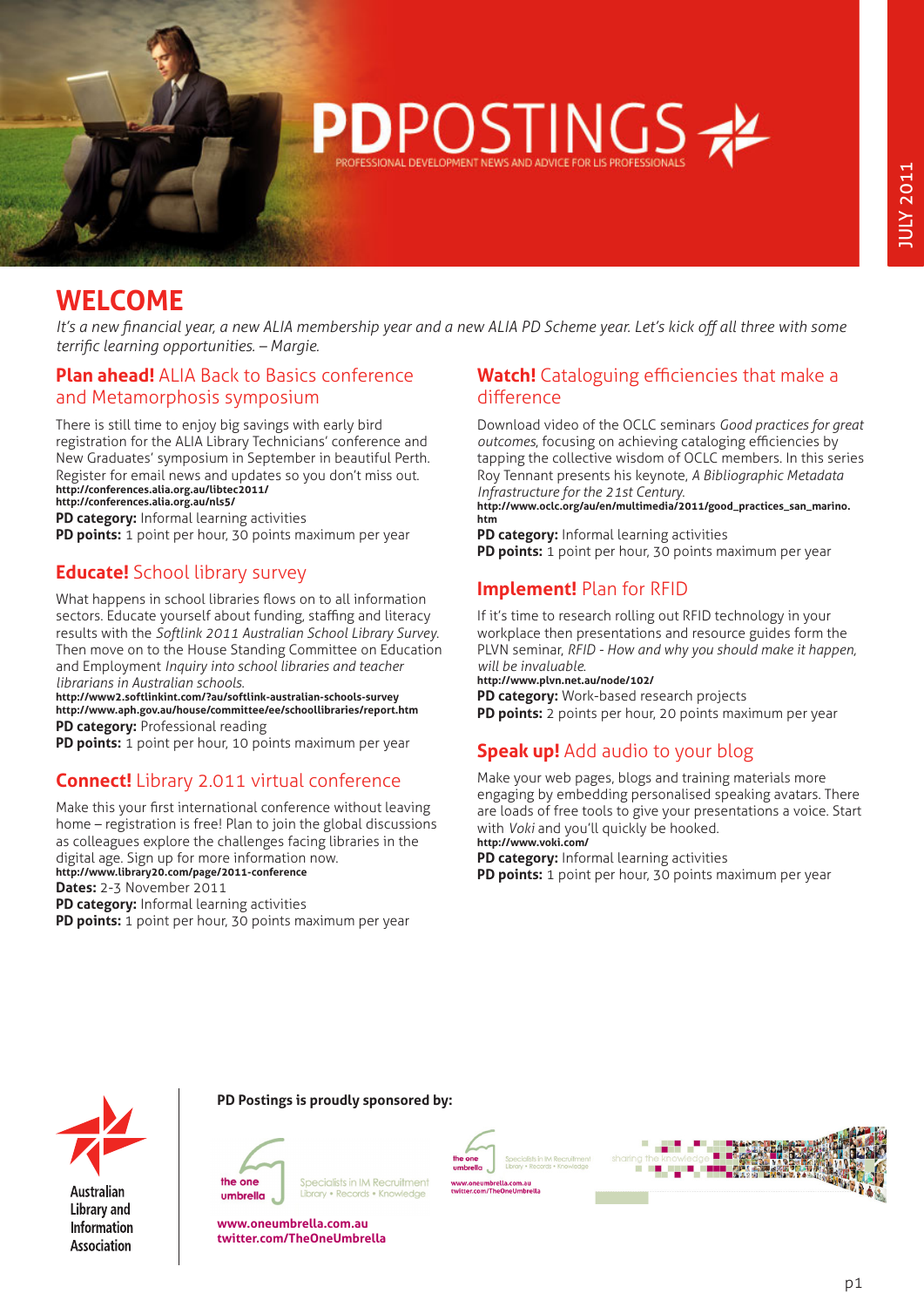# **Volunteeer!** ALIA Groups need you

In every State or Territory there is an ALIA Group which would welcome new committee members. Contact the convenor of an ALIA Group which interests you and offer your expertise and time to assist with the running of that Group. It's an ideal way to build skills and extend your professional networks. **http://www.alia.org.au/groups/groups.html**

**PD category:** Contribution to ALIA

**PD points:** 1 point per hour, 5 points maximum per year

# **Read!** Free scholarly articles

The ProQuest LIS Journals online package is available free to all ALIA members at **http://www.alia.org.au/LISjournals/** 

Henczel, S., and K. O'Brien. 2011. Developing good hearts: The disability awareness training scheme for Geelong Regional Libraries staff. *Australasian Public Libraries and Information Services* 24, no. 2, (June 1): 67-73.

O'Connor, L., and K. Lundstrom. 2011. The Impact of Social Marketing Strategies on the Information Seeking Behaviors of College Students. *Reference & User Services Quarterly* 50, no. 4, (July 1): 351-365.

Zeeman, D., R. Jones, and J. Dysart. 2011. Assessing Innovation in Corporate and Government Libraries. *Computers in Libraries*, June 1, 7-11,13,15.

#### **PD category:** Professional reading

**PD points:** 1 point per hour, 10 points maximum per year

### **Read!** Free ebook

The EBL eBook Library online package is available free to all ALIA members. My pick for the month is:

Stefani, Lorraine, Robin Mason, and Chris Pegler. 2007. *The educational potential of e-portfolios: supporting personal development and reflective learning*. London: Routledge.

Extrapolate the implications and benefits of ePortfolio usage as a tool to maximise your own professional learning. Read this ebook and then join the ALIA ePortfolio Practice Group to share with other ePortfolio users. **http://www.alia.org.au/onlineLISresources** 

**http://www.alia.org.au/groups/ePort/ PD category: Professional reading PD points:** 1 point per hour, 10 points maximum per year

# **Understand!** Why searchers use Wikipedia

We've all heard the cry "I don't need a library, I can find it all on the internet". *The search queries that took Australian internet users to Wikipedia*, helps bring us closer to understanding information seeking behaviour and developing the best responses to meet customers needs. **http://informationr.net/ir/16-2/paper476.html PD category:** Professional reading

**PD points:** 1 point per hour, 10 points maximum per year

# **Update!** Master RDA

Whether you are a cataloguer or not, it's important to understand how the move to RDA will impact your workplace. The *Report and Recommendations of the U.S. RDA Test Coordinating Committee on the implementation of RDA—Resource Description & Access* is a key resource for understanding and adopting RDA. **http://www.loc.gov/bibliographic-future/rda/ PD category: Professional reading** 

**PD points:** 1 point per hour, 10 points maximum per year

### **Collaborate!** Present with a colleague

Conference papers are like good wine; they take time to develop and are best shared with friends. Start discussing with workmates and managers how you could join forces to create and present a paper in the next 12 months. Be ready for the call for papers for the ALIA Biennial Conference to be held in July 2012.

**http://conferences.alia.org.au/alia2012/ PD category:** Presentations and papers

**PD points:** 2 points per hour, 20 points maximum per year

#### **Teleconference!** Professional development make it count

Join ALIA's Professional Development and Careers manager, Judy Brooker, for advice about a range of PD issues and understand the ALIA PD Scheme. **[http://www.alia.org.au/education/pd/pd.services/brochures/Teleconference.](http://www.alia.org.au/education/pd/pd.services/brochures/Teleconference.PD.Make.it.Count.ALIA.Training.2011.pdf) [PD.Make.it.Count.ALIA.Training.2011.pdf](http://www.alia.org.au/education/pd/pd.services/brochures/Teleconference.PD.Make.it.Count.ALIA.Training.2011.pdf) PD category:** Informal learning **PD Points:** 1 point per hour, 30 points maximum per year **Date:** 21 July 2001 at 2.00pm **Registration closes:** 13 July 2011

### **Orate!** Public Speaking with Confidence

This teleconference series facilitated by the well respected Dr Irena Yashin-Shaw is specifically designed with Librarians and Library Technicians in mind. Build your confidence in public speaking, get expert guidance in preparing speeches for public forums and conferences, and develop strong verbal cases when opportunities arise.

**[http://www.alia.org.au/education/pd/pd.services/brochures/Speaking.Edge.](http://www.alia.org.au/education/pd/pd.services/brochures/Speaking.Edge.Public.Speaking.ALIA.Training.2011.pdf) [Public.Speaking.ALIA.Training.2011.pdf](http://www.alia.org.au/education/pd/pd.services/brochures/Speaking.Edge.Public.Speaking.ALIA.Training.2011.pdf)** 

**PD category:** Informal learning activities **PD points:** 1 point per hour, 30 points maximum per year **Dates:** 19, 21, 25, & 28 July 2011 at 10 am AEST **Registrations Close:** 5 July 2011



**Australian Library and Information Association** 



Specialists in IM Recruitment Library • Records • Knowle

**www.oneumbrella.com.au twitter.com/TheOneUmbrella**